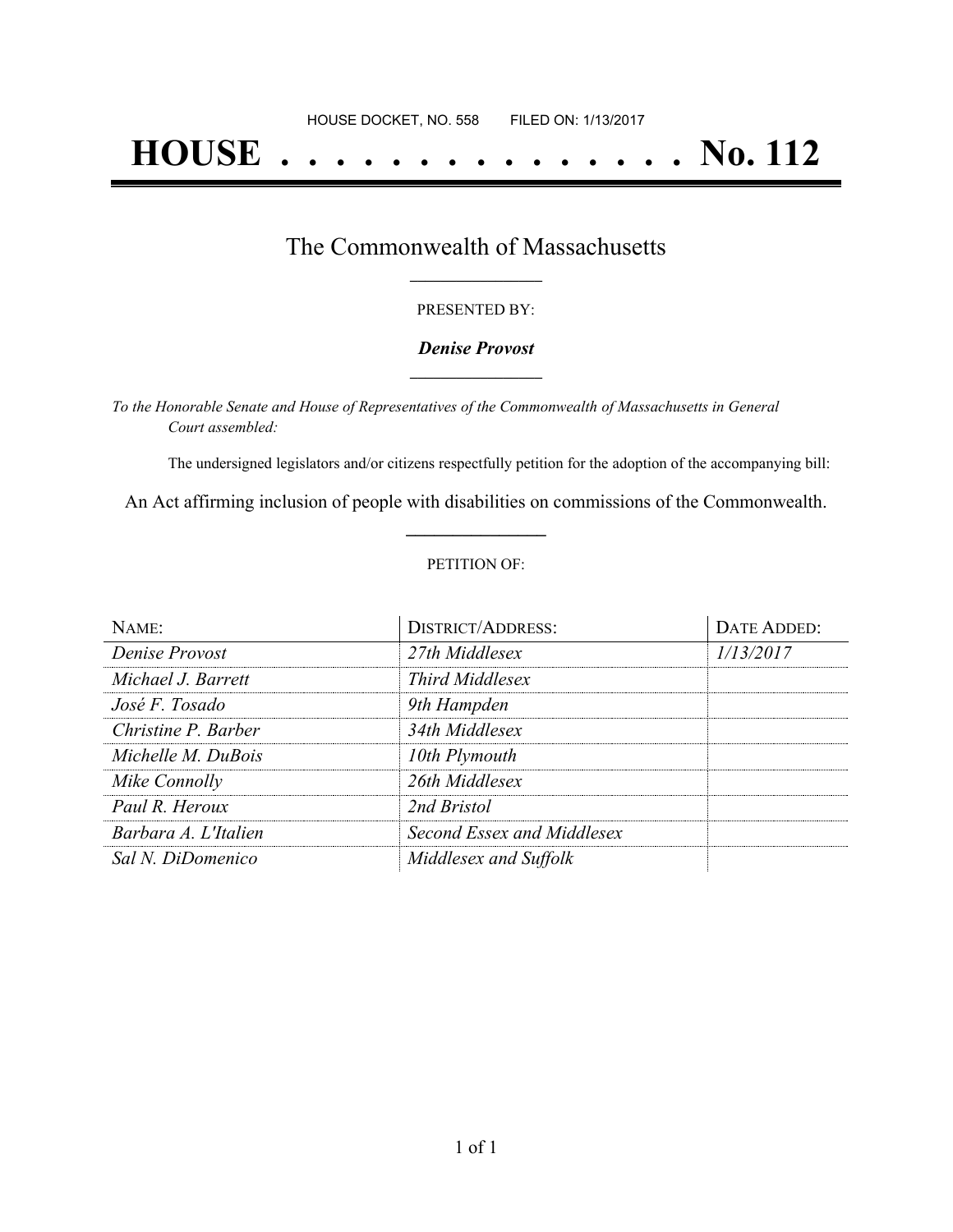## **HOUSE . . . . . . . . . . . . . . . No. 112**

By Ms. Provost of Somerville, a petition (accompanied by bill, House, No. 112) of Denise Provost and others for the establishment of a permanent commission on the status of people with disabilities. Children, Families and Persons with Disabilities.

### [SIMILAR MATTER FILED IN PREVIOUS SESSION SEE HOUSE, NO. *120* OF 2015-2016.]

## The Commonwealth of Massachusetts

**In the One Hundred and Ninetieth General Court (2017-2018) \_\_\_\_\_\_\_\_\_\_\_\_\_\_\_**

**\_\_\_\_\_\_\_\_\_\_\_\_\_\_\_**

An Act affirming inclusion of people with disabilities on commissions of the Commonwealth.

Be it enacted by the Senate and House of Representatives in General Court assembled, and by the authority *of the same, as follows:*

- 1 SECTION 1. Section 66 of chapter 3 of the General Laws, as appearing in the 2012
- 2 Official Edition , is hereby amended by adding the following section:-

| 3              | Section 70. (a) There shall be established a permanent commission on the status of people           |
|----------------|-----------------------------------------------------------------------------------------------------|
| $\overline{4}$ | with disabilities comprised of 17 persons including; 1 person appointed by the president of the     |
| 5              | senate; 1 person appointed by the speaker of the house of representatives; and the following        |
| 6              | persons appointed by the governor: 1 person nominated by the joint committee on children,           |
| 7              | families and persons with disabilities; 6 persons nominated by local and regional disability rights |
| 8              | organizations; 1 person nominated by the architectural access board; 1 person nominated by the      |
| 9              | Massachusetts office on disability; and 6 persons from among the following industries:              |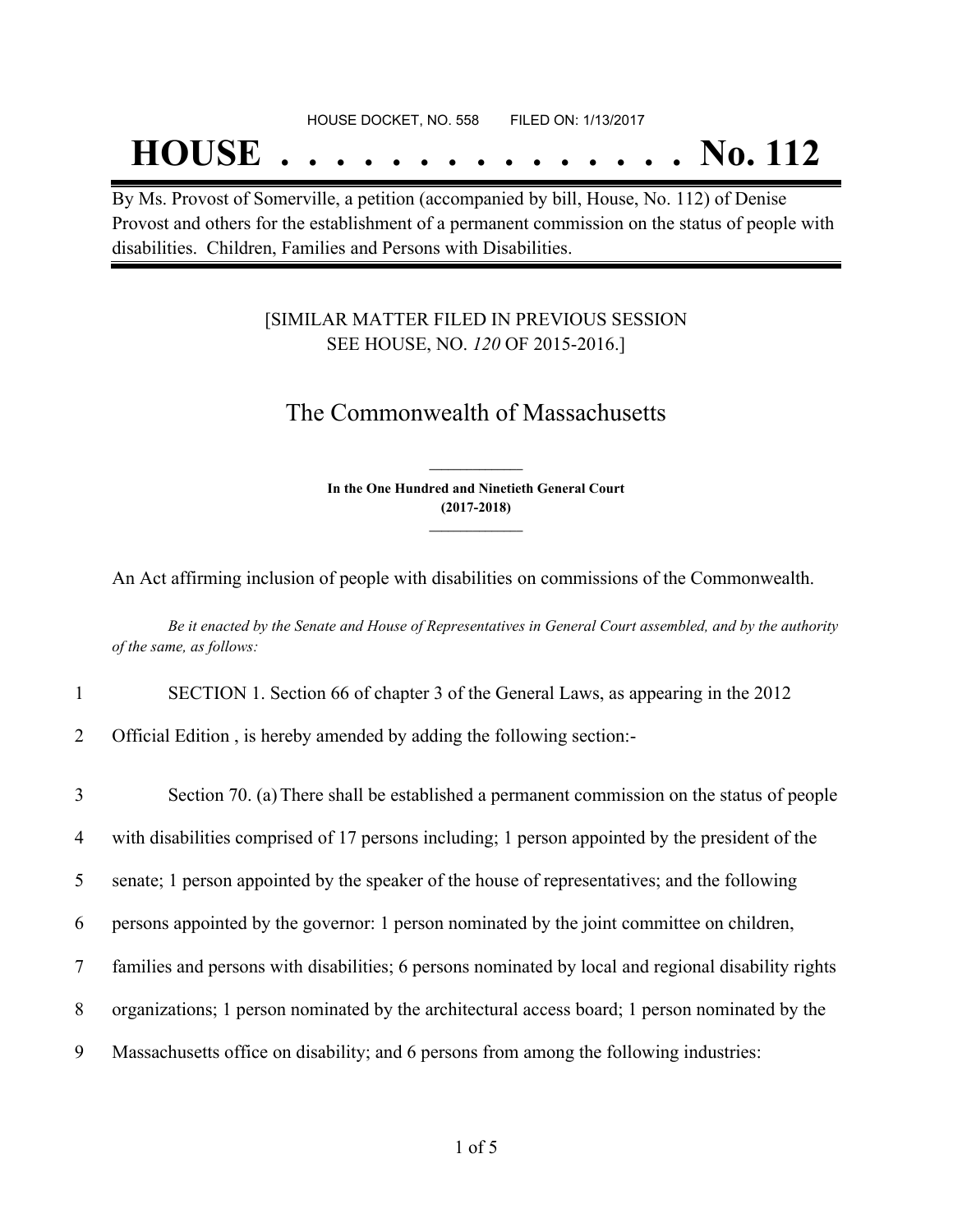| 10 | communications, education, architecture, assistive technologies, arts and engineering who have   |
|----|--------------------------------------------------------------------------------------------------|
| 11 | demonstrated competence in universal or inclusive design within their respective industries.     |
| 12 | The commission shall be an independent agency of the commonwealth and shall not be               |
| 13 | subject to the control of any other department or agency.                                        |
| 14 | (b) Members of the commission shall be drawn from diverse racial, ethnic, religious, age,        |
| 15 | disability, sexual orientation, gender identity and expression, and socio-economic backgrounds   |
| 16 | from throughout the commonwealth and shall have experience working toward improving the          |
| 17 | status of people with disabilities in society. Members of the commission shall be subject to the |
| 18 | provisions of chapter 268A as they apply to special state employees.                             |
| 19 | $(c)(1)$ Members shall serve terms of 3 years and until their successors are appointed.          |
| 20 | (2) Vacancies in the membership of the commission shall be filled by the original                |
| 21 | appointing or nominating authority for the balance of the unexpired term. If the position was    |
| 22 | filled by a nominating body, the replacement member shall be selected from solicited             |
| 23 | nominations.                                                                                     |
| 24 | (3) Nominations for vacancies in the membership shall be solicited between January 1             |
| 25 | and February 15 of each year through an open application process using a uniform application     |
| 26 | that is widely distributed throughout the state. Appointments shall be announced on April 1 of   |
| 27 | each year.                                                                                       |
| 28 | (4) The commission shall elect from among its members a chair, a vice-chair, a treasurer         |

and any other officers it deems necessary to carry out its mission.

of 5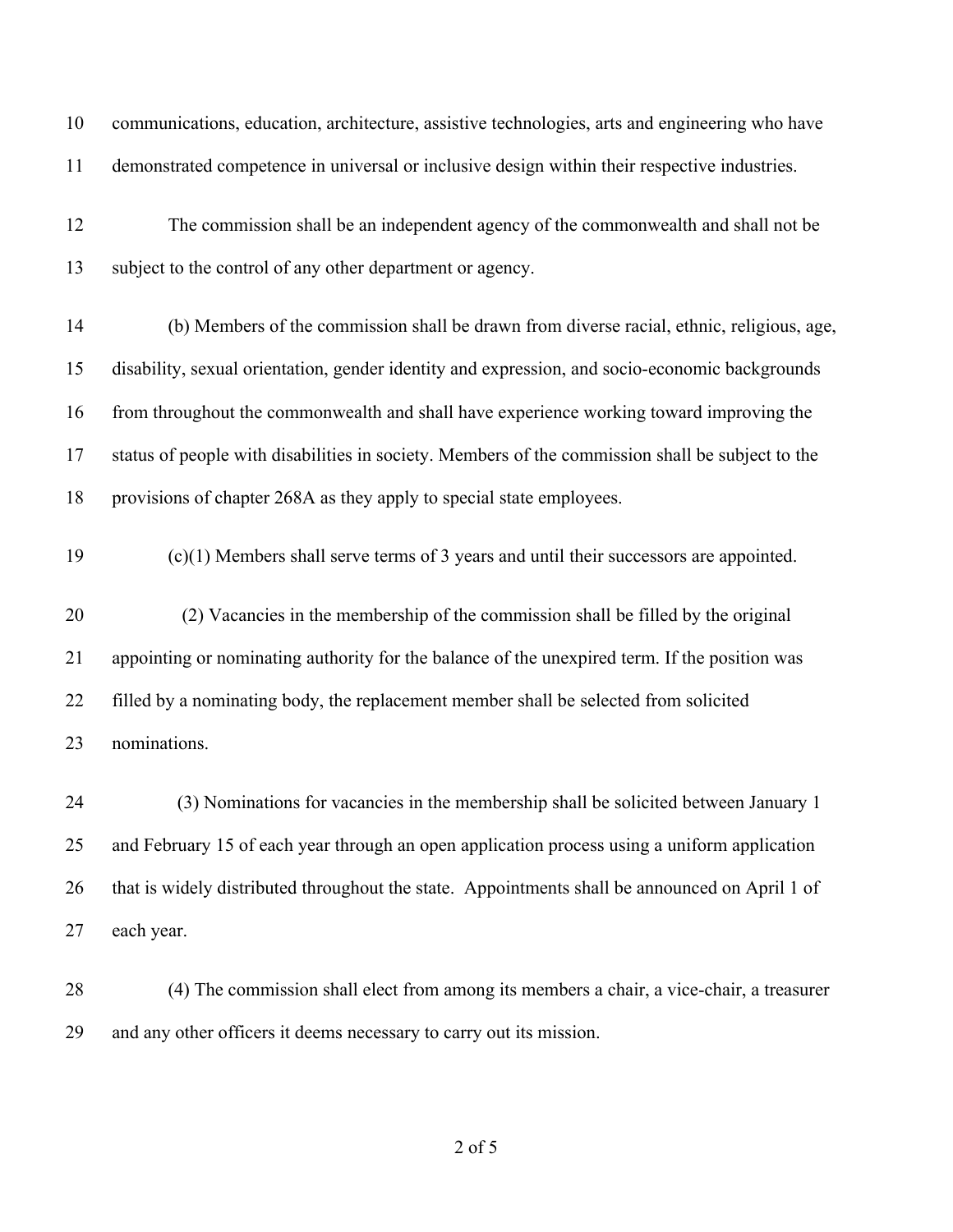(5) The members of the commission shall receive no compensation for their services, but shall be reimbursed for any usual and customary expenses incurred in the performance of their duties.

33 (d) An executive director shall be selected by the commission, and shall hire staff, subject to appropriations. The executive director shall be qualified by his or her accomplishments in eradicating barriers to equality for people with disabilities, in organizing research and reports, and by having demonstrated leadership abilities. The executive director shall not simultaneously serve as a member of the commission on the status people with disabilities.

 (f) The commission shall work to foster strategic integration of disability diversity within all sectors of the commonwealth; collect data relevant to short and long-term community support and independent living service delivery programs; continuously monitor and evaluate plans, programs and policies relevant to equalizing access to justice as well as assets and opportunities for people with disabilities; and provide an annual report with recommendations including, but not limited to; (i) tools and guidelines; (ii) specific disability benchmarking goals and objectives; (iii) necessary legislation, if any; and (iv) mechanisms and processes.

 (g) The commission shall: (i) study, review and report on the status of people with disabilities in the commonwealth; (ii) evaluate baseline conditions of accessibility and integration throughout the commonwealth and propose improvements to further the equal inclusion of people with disabilities in economic, housing and environmental programs including new benchmarks and data collection efforts; (iii) establish an informal resource group to provide and support a platform of dialogue and feedback amongst program users and planners; (iv)

of 5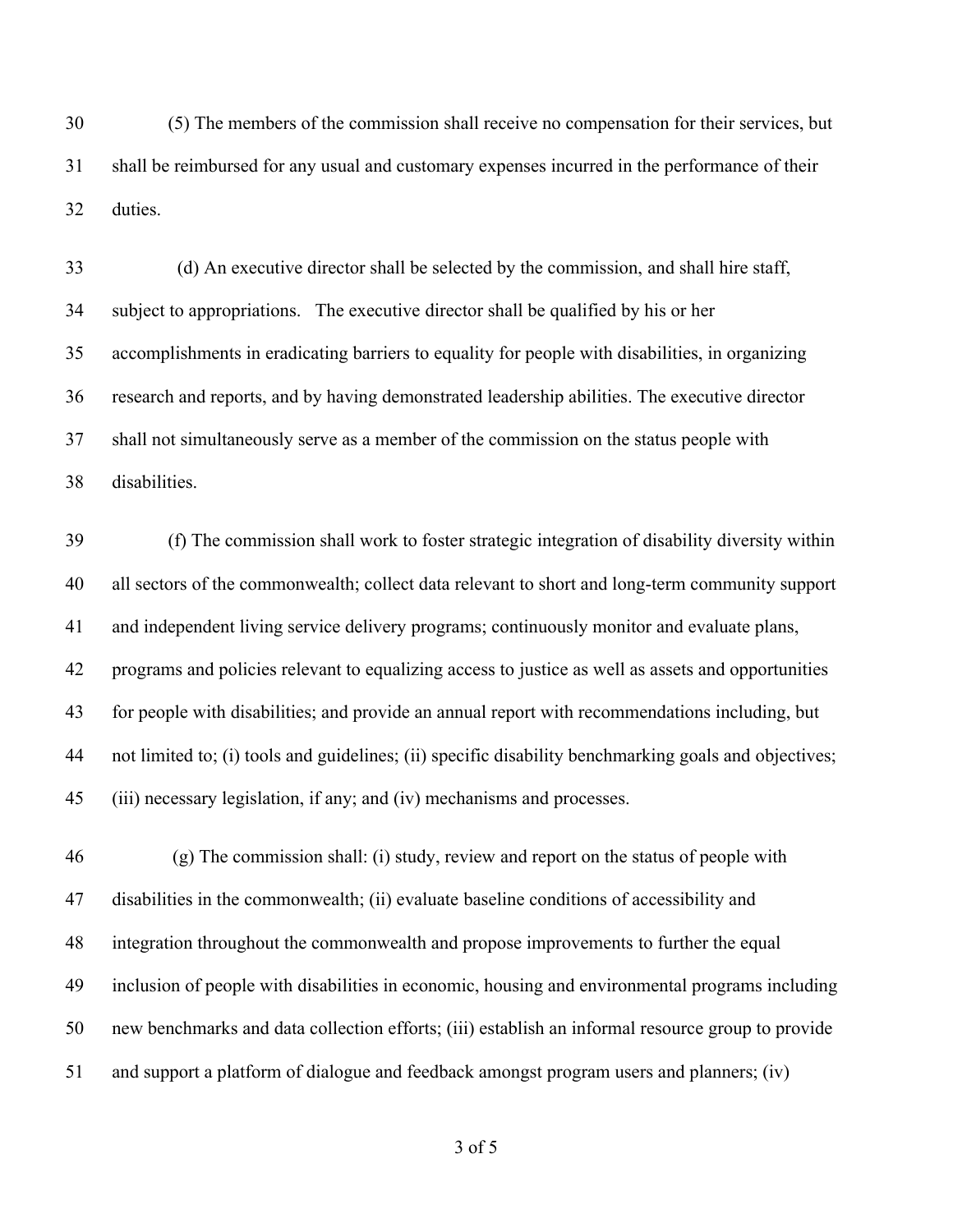inform leaders of business, education, health care, state and local governments and the communications media of issues pertaining to people with disabilities; (v) identify and recommend qualified disabled persons for appointive positions at all levels of government, including boards and commissions, as the commission deems necessary and appropriate; (vi) assess programs and practices in all state agencies as they affect people with disabilities, as the commission deems necessary and appropriate; (vii) advise executive and legislative bodies regarding the impact of proposed legislation on people with disabilities, as the commission deems necessary and appropriate; and (viii) promote and facilitate collaboration among local disabilities commissions and among disability rights advocacy organizations in the state, as the commission deems necessary and appropriate. The commission shall annually, on or before June 2, report the results of its findings and activities of the preceding year and its recommendations to the governor, the senate and house committees on ways and means, the clerks of the house of representatives and the senate, and the joint committee on children, families and persons with disabilities.

 (h) The powers of the commission shall include but not be limited to the following: (i) to use voluntary and uncompensated services of private individuals, agencies and organizations as may from time to time be offered and needed; (ii) to recommend policies and make recommendations to agencies and officers of the state and local subdivisions of government to effectuate the purposes of subsection (f); (iii) to select an executive director and to acquire adequate staff to perform its duties, subject to appropriation; (iv) to establish and maintain such offices as it may deem necessary, subject to appropriation; (v) to enact bylaws for its own governance; (vi) to appoint members to regional chapters of the commission; and (vii) to hold

of 5